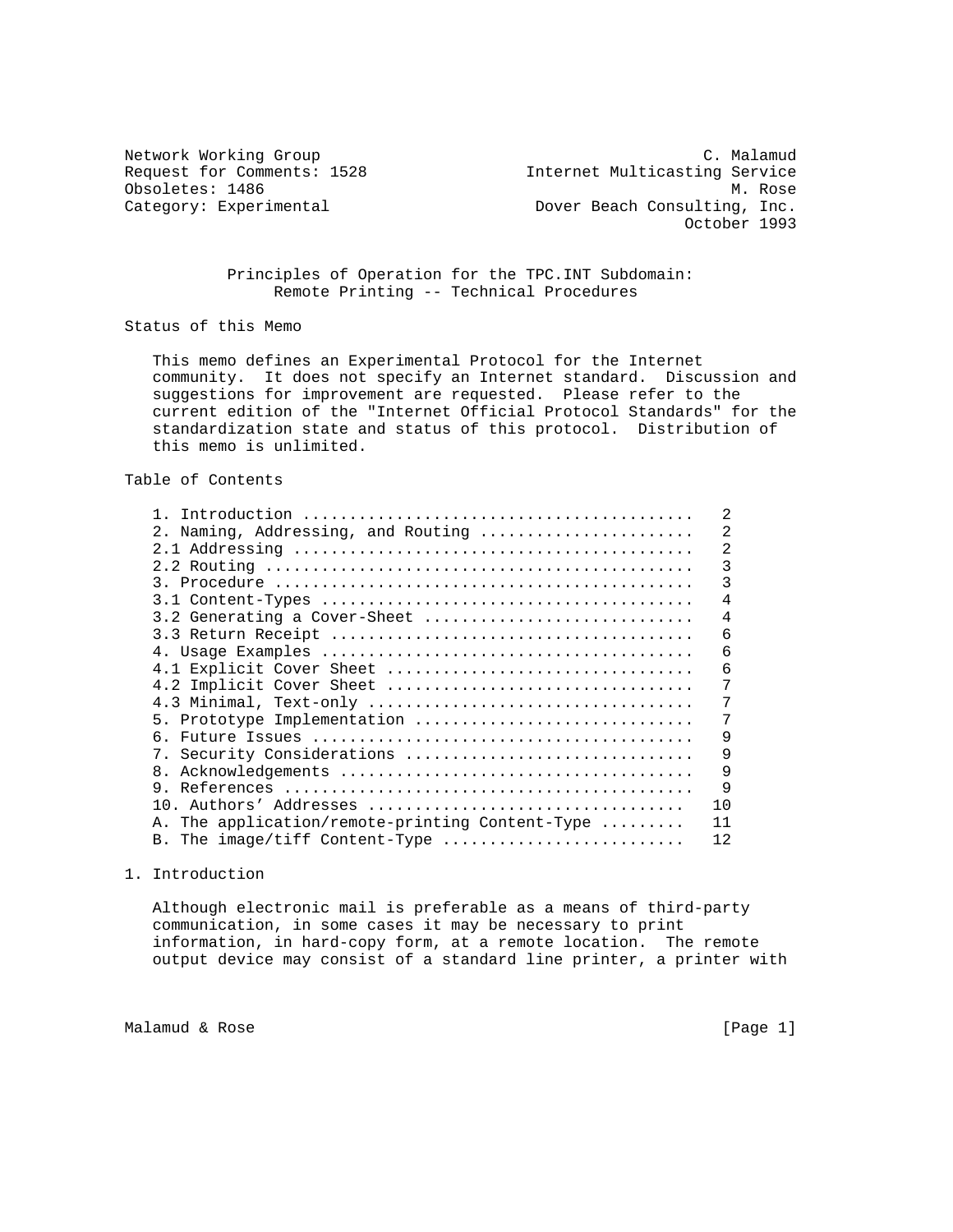multiple fonts and faces, a printer that can reproduce graphics, or a facsimile device. Remote output may be accompanied by information that identifies the intended recipient. This memo describes a technique for "remote printing" using the Internet mail infrastructure. In particular, this memo focuses on the case in which remote printers are connected to the international telephone network.

2. Naming, Addressing, and Routing

 A printer is identified by a telephone number which corresponds to a G3-facsimile device connected to the international telephone network, e.g.,

+1 415 968 2510

 where "+1" indicates the IDDD country code, and the remaining string is a telephone number within that country.

2.1 Addressing

 This number is used to construct the address of a remote printer server, which forms the recipient address for the message, e.g., either

remote-printer@0.1.5.2.8.6.9.5.1.4.1.tpc.int

or

remote-printer.ATOM@0.1.5.2.8.6.9.5.1.4.1.tpc.int

 where "ATOM" is an (optional) RFC 822 atom [1], an opaque string for use in recipient identification when generating a cover-sheet, and the domain-part is constructed by reversing the telephone number, converting each digit to a domain-label, and being placed under "tpc.int."

Malamud & Rose [Page 2]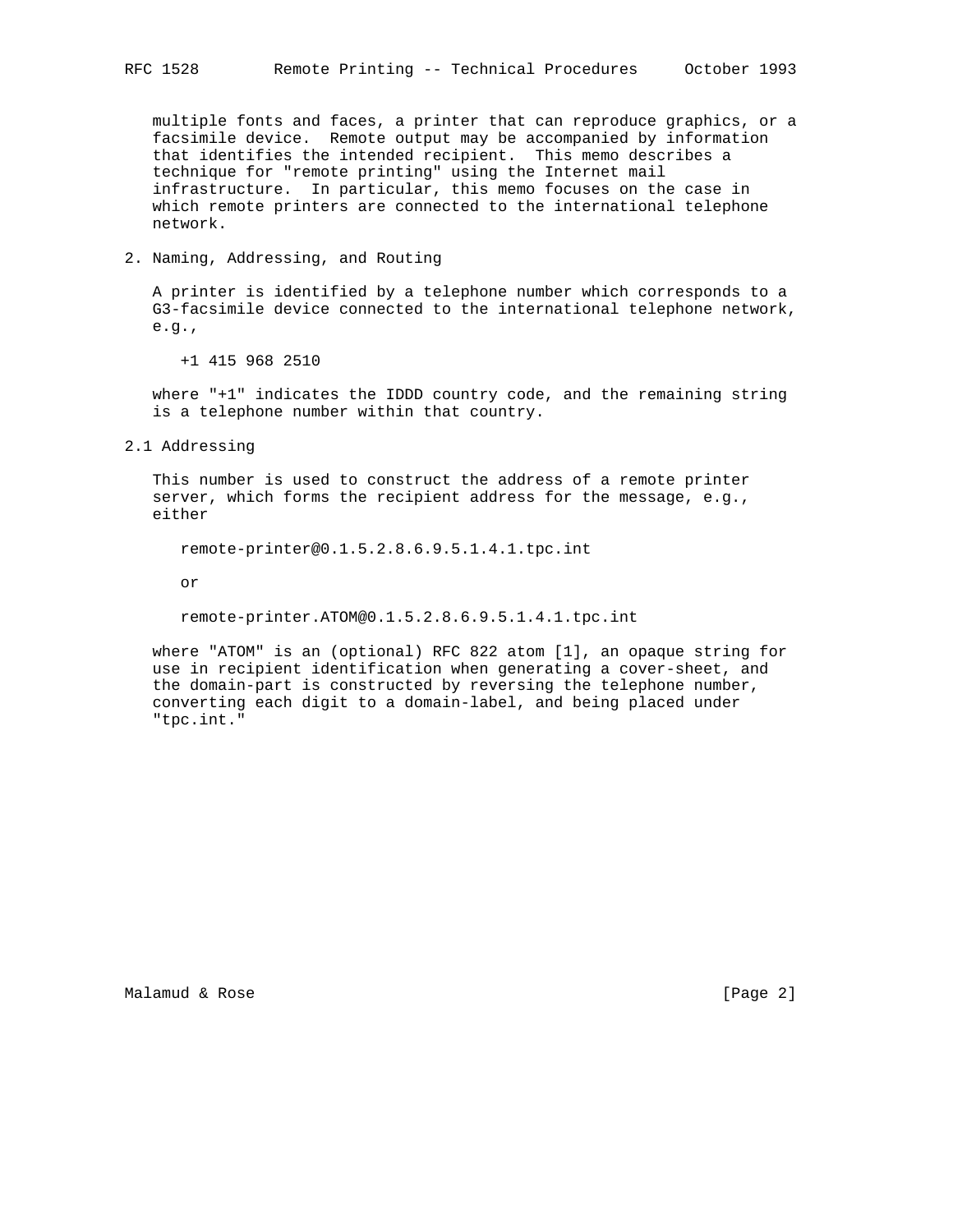Note that the mailbox syntax is purposefully restricted in the interests of pragmatism. To paraphrase RFC 822, an atom is defined as:

```
atom = 1*atomchar atomchar= <any upper or lowercase alphabetic character
           (A-Z a-z)>
           / <any digit (0-9)>
           / "!" / "#" / "$" / "%" / "&" / "'" / "*" / "+"
           / "-" / "/" / "=" / "?" / "^" / "_" / "'" / "{"
           / "|" / "}" / "˜"
```
 Finally, note that some Internet mail software (especially gateways from outside the Internet) impose stringent limitations on the size of a mailbox-string. Thus, originating user agents should take care in limiting the local-part to no more than 70 or so characters.

## 2.2 Routing

 The message is routed in exactly the same fashion as all other electronic mail, i.e., using the MX algorithm [2]. Since a remote printer server might be able to access many printers, the wildcarding facilities of the DNS [3,4] are used accordingly. For example, if a remote printer server residing at "dbc.mtview.ca.us" was willing to access any printer with a telephone number prefix of

+1 415 968

then this resource record might be present

\*.8.6.9.5.1.4.1.tpc.int. IN MX 10 dbc.mtview.ca.us.

 Naturally, if several remote printer servers were willing to access any printer in that prefix, multiple MX resource records would be present.

 It should be noted that the presence of a wildcard RR which matches a remote printer server's address does not imply that the corresponding telephone number is valid, or, if valid, that a G3-facsimile device is connected at the phone number.

3. Procedure

 When information is to be remotely printed, the user application constructs an RFC 822 message, containing a "Message-ID" field.

Malamud & Rose [Page 3]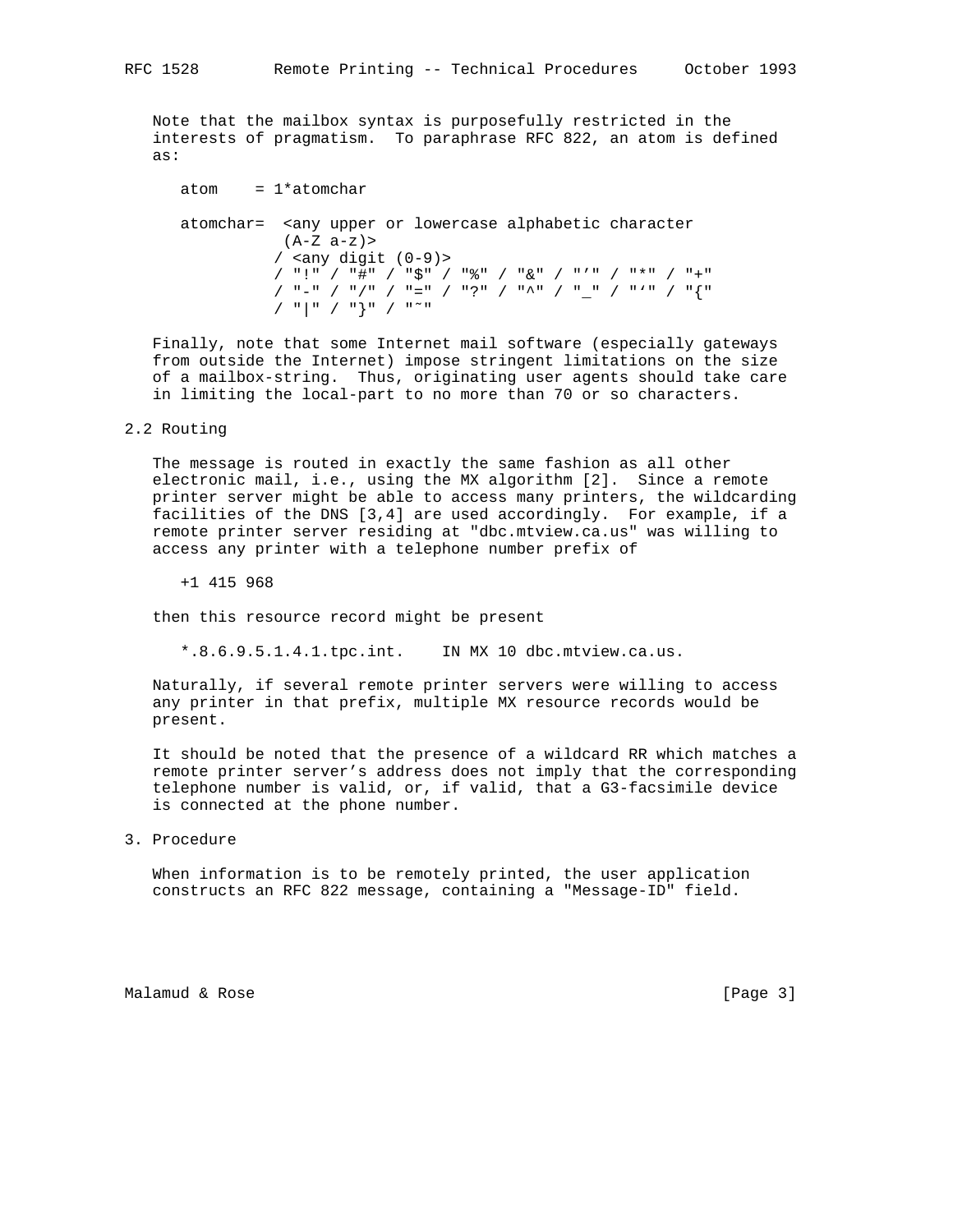If the local-part of the address does not contain an opaque string for use in recipient identification, then the body must consist "multipart/mixed" content [5] having at two parts, the first being a "application/remote-printing" content-type (defined in Appendix A), which will be used to generate a cover-sheet, and the second being an arbitrary content-type corresponding to the information to be printed. If the local-part of the address does contain an opaque string for use in recipient identification, then the body consists of an arbitrary content-type corresponding to the information to be printed.

 Regardless, the message is then sent to the remote printer server's electronic mail address.

3.1 Content-Types

 It should be noted that not all content-types have a natural printing representation, e.g., an "audio" or "video" content. For this reason, the second part of the "multipart/mixed" content should be one of the following:

 text/plain, message/rfc822, application/postscript image/tiff (defined in Appendix B), any multipart.

Note that:

- (1) With the "text/plain" content-type, not all character sets may be available for printing.
- (2) With the "message" content-type, the subordinate content will be processed recursively.
- (3) With the "application/postscript" content-type, the remote printer server should evaluate the contents in a safe execution environment.
- (4) With the "multipart" content-type the subordinate contents will be processed recursively: for a "multipart/mixed" or "multipart/digest" content, each subordinate content will start on a new page, whilst for a "multipart/parallel" content, all subordinate contents will, if possible, start on the same page. Naturally, when processing a "multipart/alternative" content, only one subordinate content will be printed.

3.2 Generating a Cover-Sheet

 If the "application/remote-printing" content-type is present, this contains all the information necessary to generate a

Malamud & Rose [Page 4]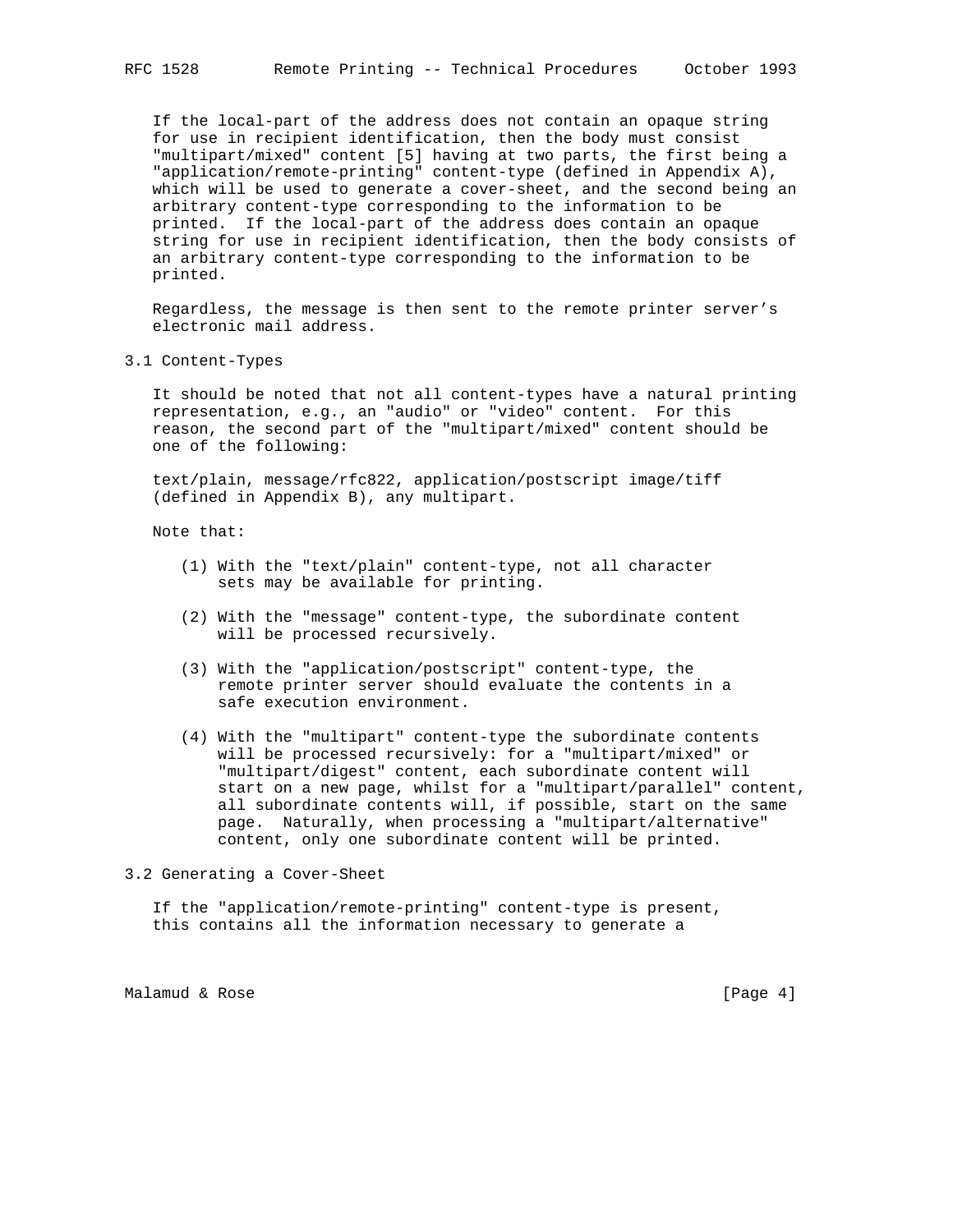cover-sheet. Otherwise, the cover-sheet must be generated based on other information available.

Typically, a cover sheet consists of three sections:

- o information identifying the originator;
- o information identifying the recipient; and,
- o additional information supplied by the remote printer server.

 To identify the originator, the remote printer server will use the message headers, usually by stripping any trace headers (i.e., "Received" and "Return-Path") and then re-ordering the remaining headers starting with the "From" header.

 To identify the recipient, the opaque string from the local- part of the remote printer server's address is consulted. For example, if the remote printer server's address is

remote-printer.Arlington\_Hewes/Room\_403@0.1.5.2.8.6.9.5.1.4.1.tpc.int

then the opaque string

Arlington\_Hewes/Room\_403

 is consulted. lp When generating a cover-sheet using this opaque string, the remote printer server will interpret an underscore character  $("_")$  as a space, and a solidus character  $("/")$  as an end of-line sequence. A remote printer server will interpret two consecutive underscore characters in the opaque string as a single underscore, and two consecutive solidus characters as a single solidus. So, the opaque string,

Arlington\_Hewes/Room\_403

might appear on the cover-sheet as

 To: Arlington Hewes Room 403

Malamud & Rose [Page 5]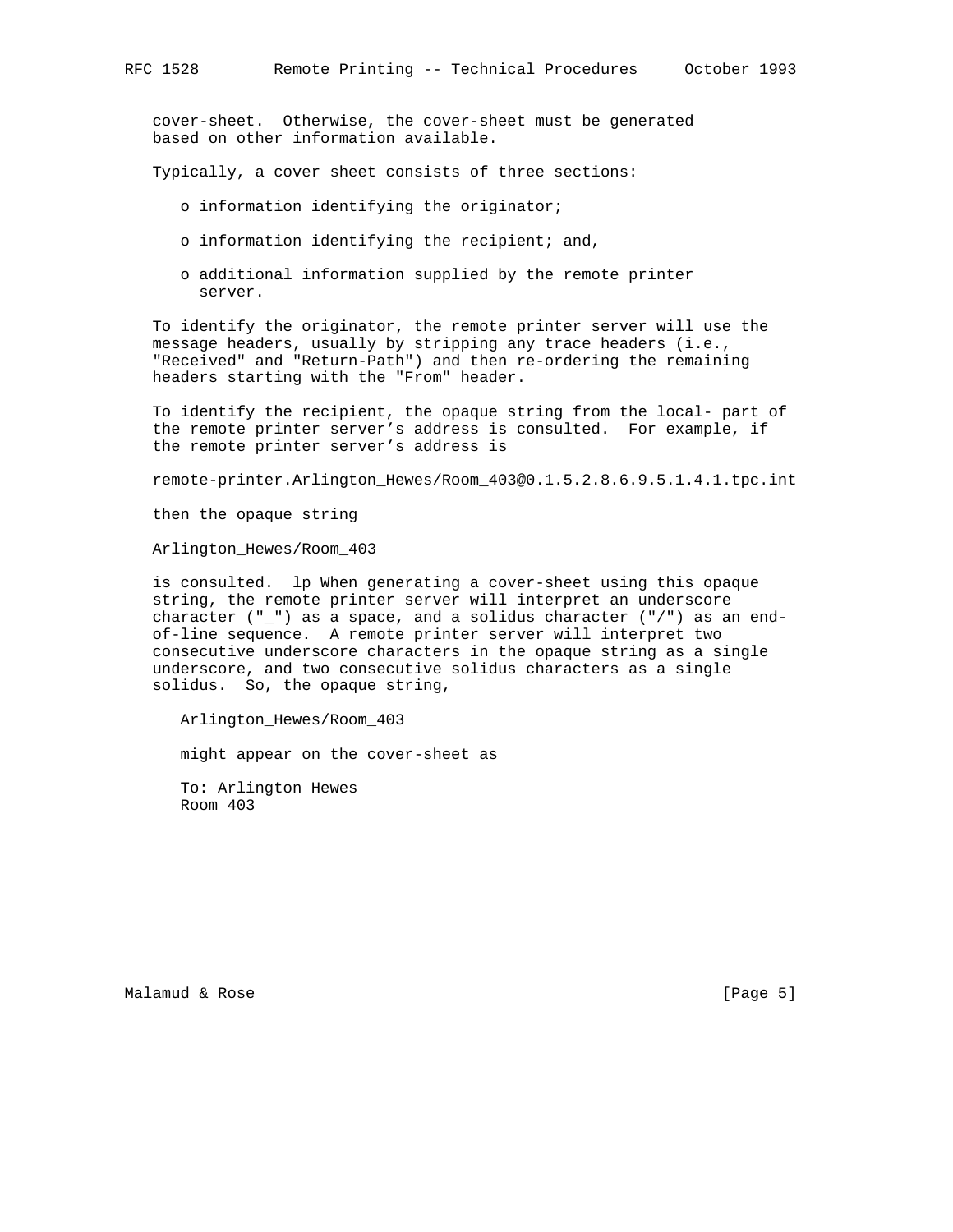3.3 Return Receipt

 When the remote printer server finishes its processing, a message is returned to the originator, indicating either success (i.e., the message was successfully sent to the facsimile device), or failure, with an explanation (e.g., after several repeated attempts, there was no answer).

- 4. Usage Examples
- 4.1 Explicit Cover Sheet

 To: remote-printer@0.1.5.2.8.6.9.5.1.4.1.tpc.int From: Carl Malamud <carl@malamud.com> Date: Thu, 22 Jul 1993 08:38:00 -0800 Subject: First example Message-ID: <19930722163800.1@malamud.com> MIME-Version: 1.0 Content-Type: multipart/mixed; boundary="----- =\_aaaaaaaaaa0"

 $------ = aaaaaaaaaa$ Content-Type: application/remote-printing

 Recipient: Arlington Hewes Telephone: +1 415 968 1052 Facsimile: +1 415 968 2510

 Originator: Carl Malamud Organization: Internet Multicasting Service Address: Suite 1155, The National Press Building Washington, DC 20045 US Telephone: +1 202 628 2044 Facsimile: +1 202 628 2042 EMail: carl@malamud.com

Any text appearing here would go on the cover-sheet.

 $------ = \_ aaaaaaaaaaa0$ Content-Type: text/plain; charset="us-ascii"

Here are my comments...

 $------ =$  =\_aaaaaaaaaa $0---$ 

Malamud & Rose [Page 6]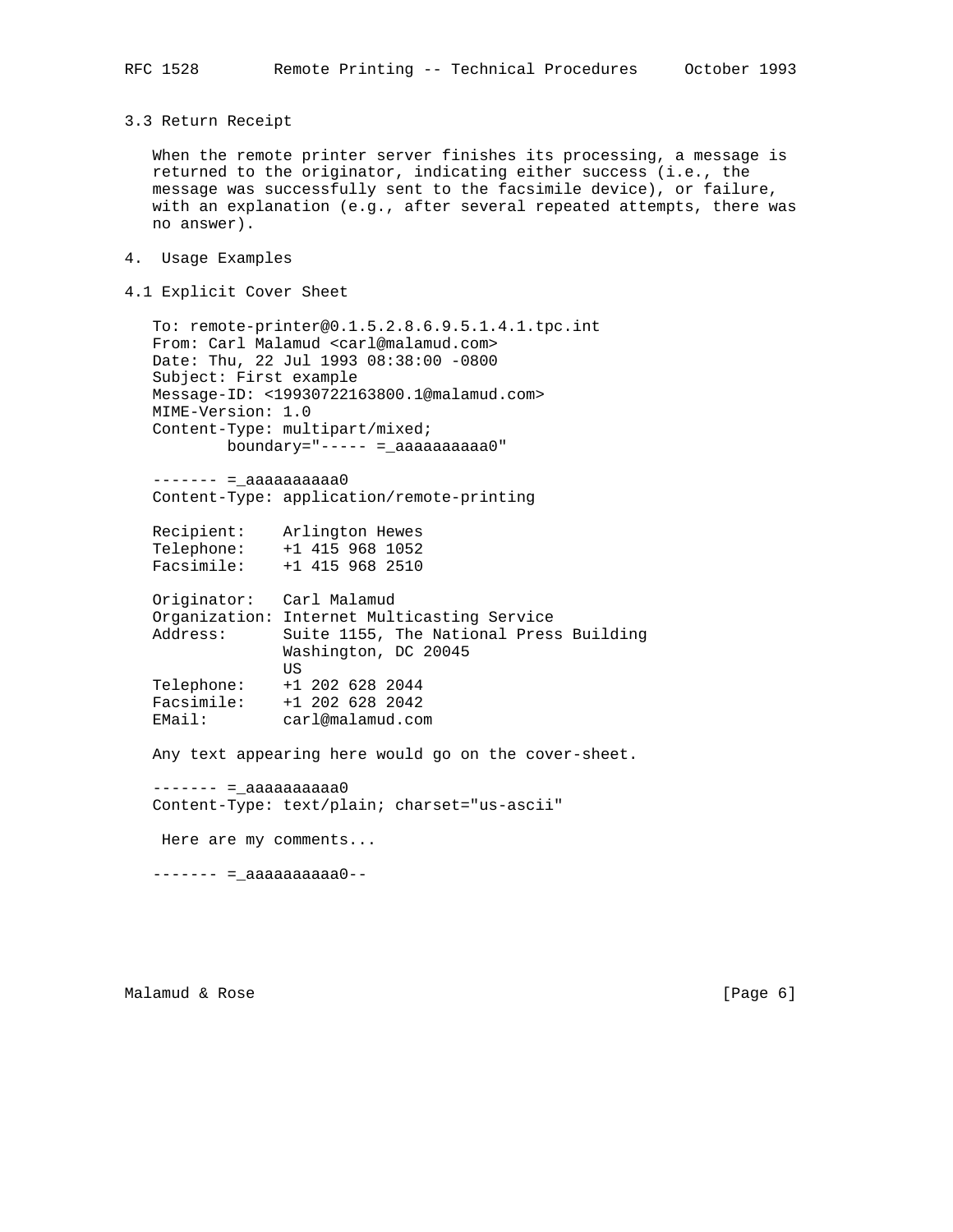4.2 Implicit Cover Sheet

To:remote-printer.Arlington\_Hewes/Room\_403@0.1.5.2.8.6.9.5.1.4.1.tpc.int cc: Marshall Rose <mrose@dbc.mtview.ca.us> From: Carl Malamud <carl@malamud.com> Date: Thu, 22 Jul 1993 08:38:00 -0800 Subject: Second example Message-ID: <19930722163800.2@malamud.com> MIME-Version: 1.0 Content-Type: application/postscript

%!

Note that in this latter example, both remote printing and e-mail recipients can be identified in the same message.

4.3 Minimal, Text-only

To:remote-printer.Arlington\_Hewes/Room\_403@0.1.5.2.8.6.9.5.1.4.1.tpc.int cc: Marshall Rose <mrose@dbc.mtview.ca.us> From: Carl Malamud <carl@malamud.com> Date: Thu, 22 Jul 1993 08:38:00 -0800 Subject: Third example Message-ID: <19930722163800.3@malamud.com>

Here are my comments...

5. Prototype Implementation

 A prototype implementation is openly available. The MIME instructions for retrieval are: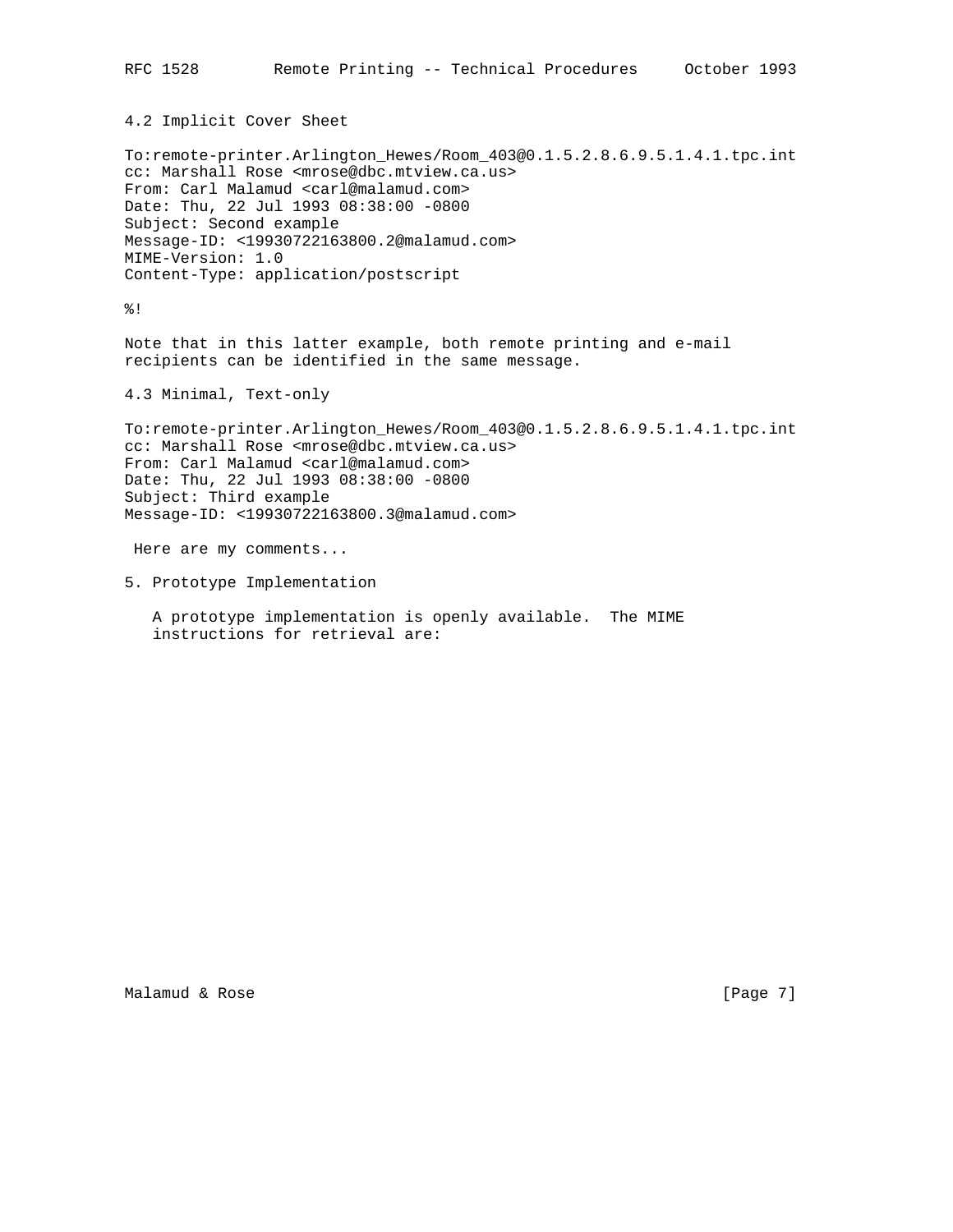```
 MIME-Version: 1.0
 Content-Type: multipart/alternative;
         boundary="----- =_aaaaaaaaaa0"
 Content-Description: pointers to ftp and e-mail access
------ = \_ aaaaaaaaaaaaaaaa0
 Content-Type: message/external-body;
         access-type="mail-server";
         server="archive-server@ftp.ics.uci.edu"
 Content-Type: application/octet-stream; type="tar";
         x-conversions="x-compress"
 Content-ID: <4599.735726126.1@dbc.mtview.ca.us>
 mimesend mrose/tpc/rp.tar.Z
------ = \_ aaaaaaaaaa0
 Content-Type: message/external-body;
         access-type="anon-ftp"; name="rp.tar.Z";
         directory="mrose/tpc"; site="ftp.ics.uci.edu"
 Content-Type: application/octet-stream; type="tar";
         x-conversions="x-compress"
 Content-ID: <4599.735726126.2@dbc.mtview.ca.us>
 ------ = \_ aaaaaaaaaa
```
 This package contains software for UNIX-based systems, and was developed and tested under SunOS, with an openly-available facsimile package (Sam Leffler's FlexFAX package), and contains information for sites acting as either client or server participants, and zone administrators.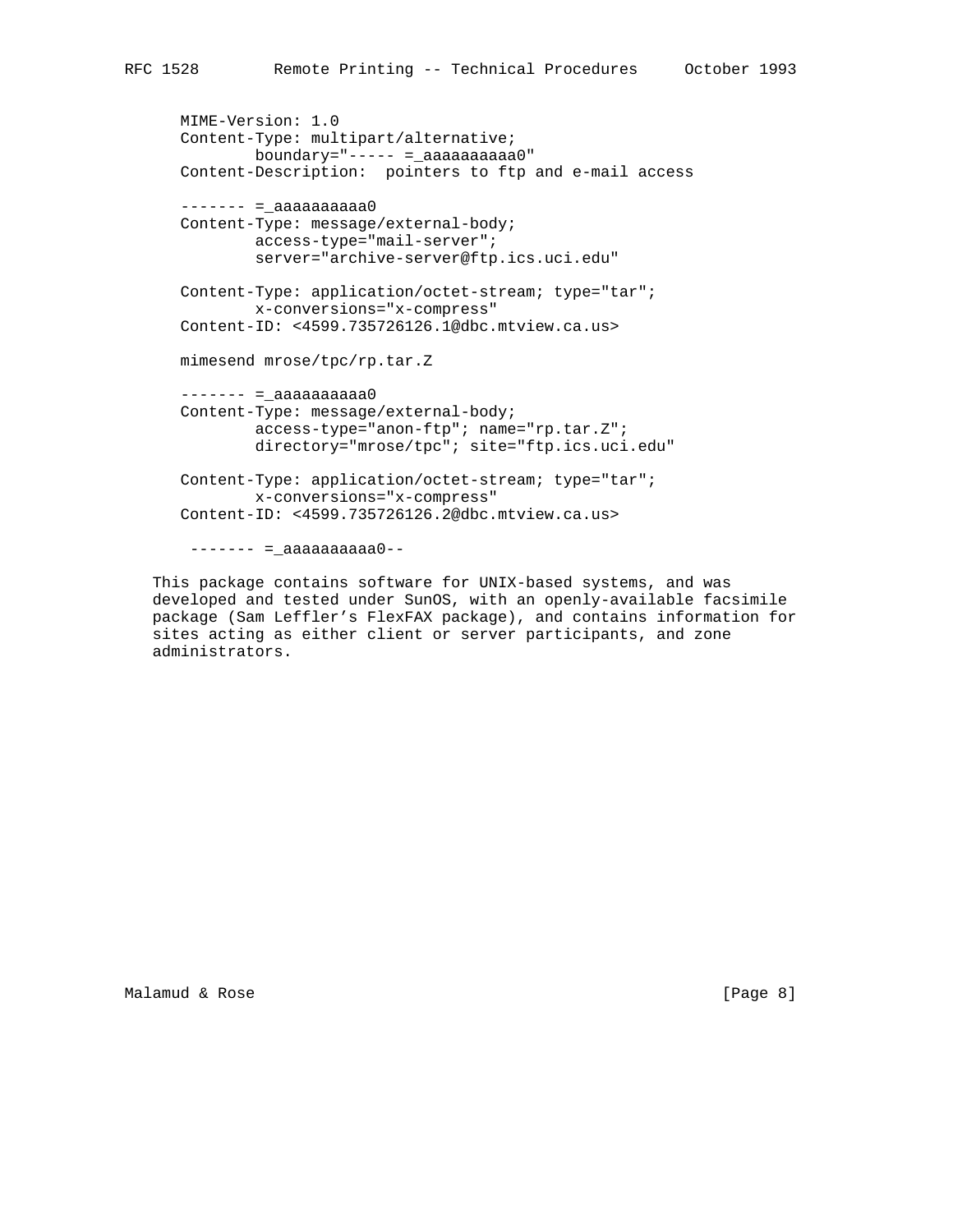## 6. Future Issues

Note that several issues are not addressed, e.g.,

- o determining which content-types and character sets are supported by a remote printer server;
- o introduction of authentication, integrity, privacy, authorization, and accounting services;
- o preferential selection of a remote printer server; and,
- o aggregation of multiple print recipients in a single message.

Subsequent work might consider these issues in detail.

7. Security Considerations

 Internet mail may be subject to monitoring by third parties, and in particular, message relays.

8. Acknowledgements

 This document is based on RFC 1486, "An Experiment in Remote Printing".

- 9. References
	- [1] Crocker, D., "Standard for the Format of ARPA Internet Text Messages", STD 11, RFC 822, UDEL, August 1982.
	- [2] Partridge, C., "Mail Routing and the Domain System" STD 14, RFC 974, CSNET CIC BBN, January 1986.
	- [3] Mockapetris, P., "Domain Names -- Concepts and Facilities", STD 13, RFC 1034, USC/Information Sciences Institute, November 1987).
	- [4] Mockapetris, P., "Domain Names -- Implementation and Specification", STD 13, RFC 1035, USC/Information Sciences Institute, November 1987.
	- [5] Borenstein, N., and N. Freed, "MIME (Multipurpose Internet Mail Extensions) Part One: Mechanisms for Specifying and Describing the Format of Internet Message Bodies", RFC 1521, Bellcore, Innosoft, September 1993.

Malamud & Rose [Page 9]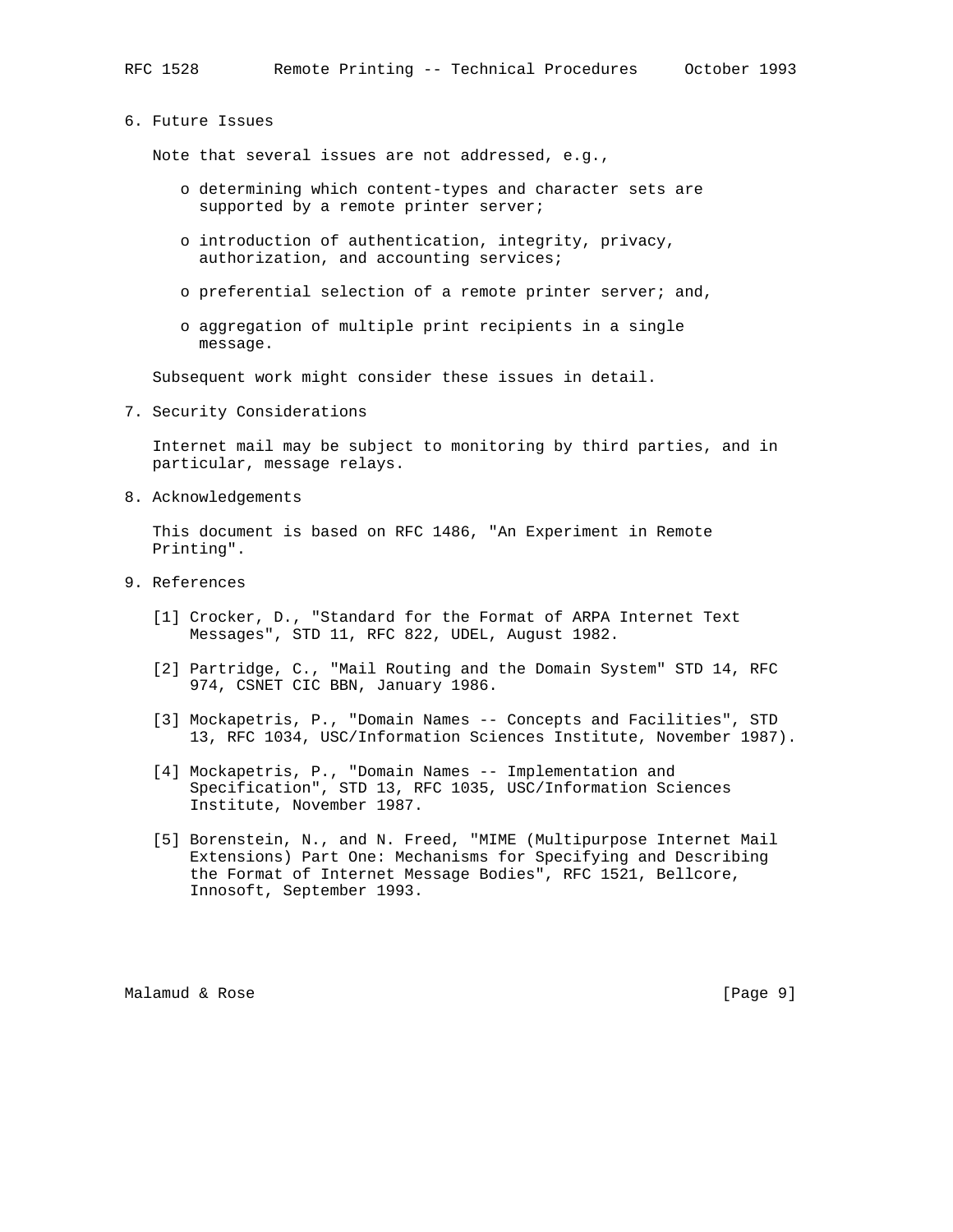10. Authors' Addresses

 Carl Malamud Internet Multicasting Service Suite 1155, The National Press Building Washington, DC 20045 US

 Phone: +1 202 628 2044 Fax: +1 202 628 2042 Email: carl@malamud.com

 Marshall T. Rose Dover Beach Consulting, Inc. 420 Whisman Court Mountain View, CA 94043-2186 US

 Phone: +1 415 968 1052 Fax: +1 415 968 2510 Email: mrose@dbc.mtview.ca.us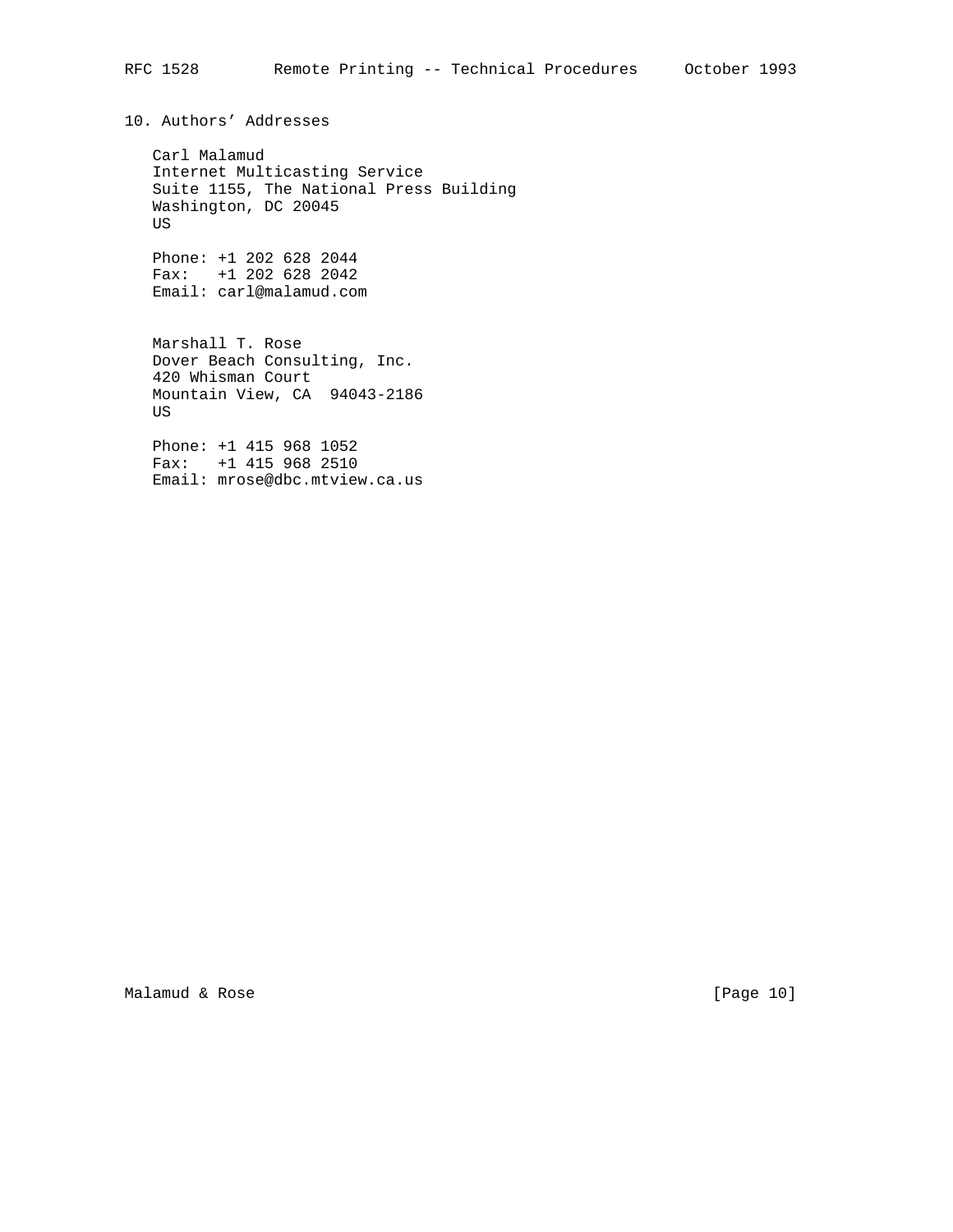Appendix A. The application/remote-printing Content-Type

- (1) MIME type name: application
- (2) MIME subtype name: remote-printing
- (3) Required parameters: none
- (4) Optional parameters: none
- (5) Encoding considerations: 7bit preferred
- (6) Security considerations: none

(7) Specification:

 The "application/remote-printing" content-type contains originator and recipient information used when generating a cover-sheet. Using the ABNF notation of RFC 822, the syntax for this content is:

| <content></content>                                                           |                                                      | $::=$ <recipient-info> CRLF<br/><originator-info><br/>[CRLF <cover-info>]</cover-info></originator-info></recipient-info>                                                                                                                                                                |                           |  |
|-------------------------------------------------------------------------------|------------------------------------------------------|------------------------------------------------------------------------------------------------------------------------------------------------------------------------------------------------------------------------------------------------------------------------------------------|---------------------------|--|
| <recipient-info> ::= "Recipient" ":" <value> CRLF</value></recipient-info>    |                                                      | <address-info></address-info>                                                                                                                                                                                                                                                            |                           |  |
| <originator-info> ::= "Originator" ":" <value> CRLF</value></originator-info> |                                                      | <address-info></address-info>                                                                                                                                                                                                                                                            |                           |  |
| <address-info> ::= ["Title" ":" <value> CRLF]</value></address-info>          |                                                      | ["Department" ":" <value> CRLF]<br/>["Organization" ":" <value> CRLF]<br/>["Mailstop" ":" <value> CRLF]<br/>["Address" ":" <value> CRLF]<br/>["Telephone" ":" <value> CRLF]<br/>"Facsimile" ":" <value> CRLF<br/>f "Email" <b>Automa</b></value></value></value></value></value></value> | ":" <value> CRLF]</value> |  |
| <value></value>                                                               | $\therefore$ $\therefore$ $\Rightarrow$ $\therefore$ | *text<br>[CRLF LWSP-char <value></value>                                                                                                                                                                                                                                                 |                           |  |

 Note that the value of the "Email" field is an RFC 822 mailbox address.